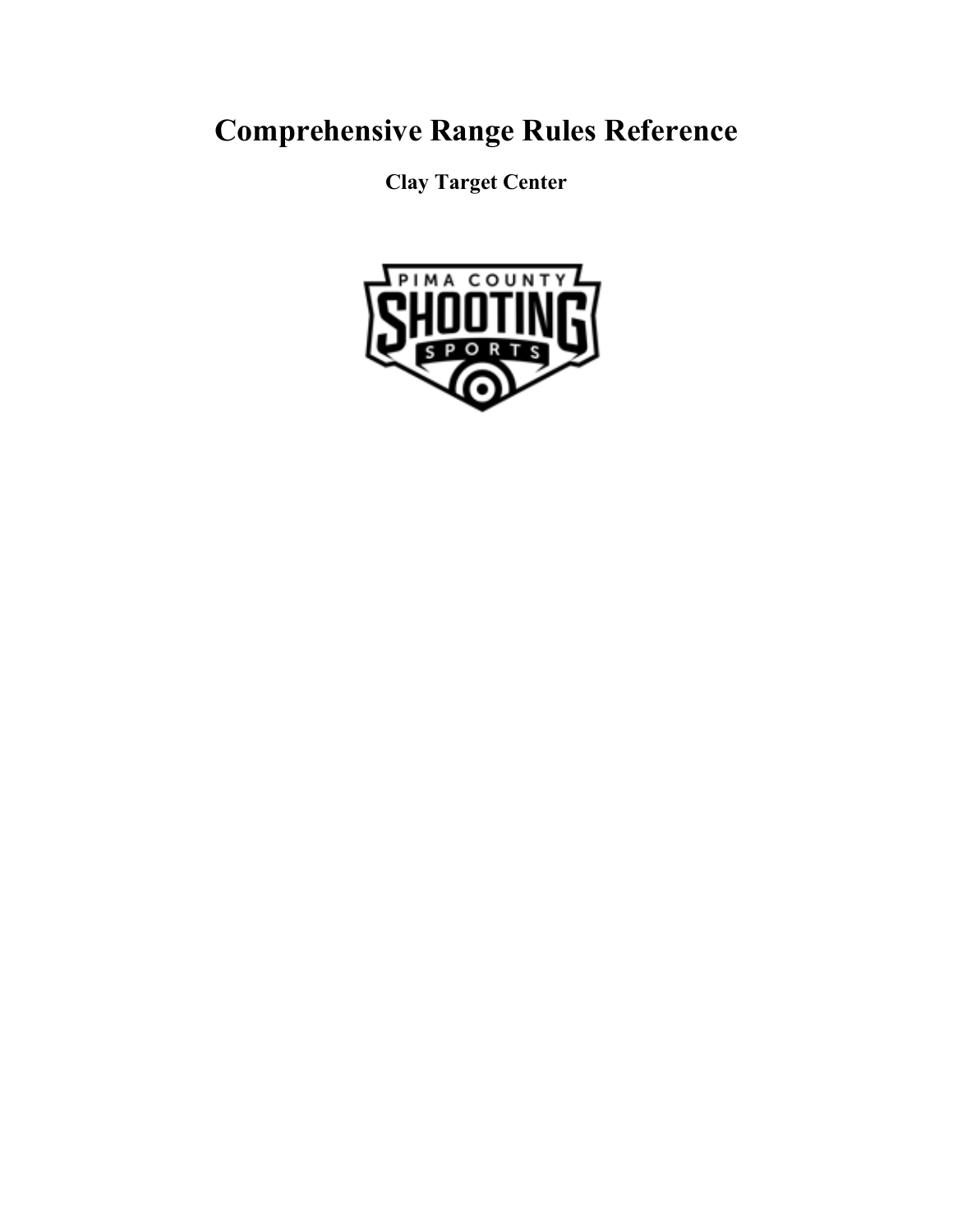#### *CTC Range Rules*

- 1. Obey all commands from Rangemasters and Line Safety Officers immediately.
- 2. All shotguns must be uncased at your vehicle.
- 3. Shooters must check in at the office prior to shooting.
- 4. All shooters are responsible for their firearms and safe shooting.
- 5. Only shotguns fired from the shoulder may be used on CTC fields.
- 6. Shotgun larger than 12 gauge are prohibited.
- 7. Only lead shot 7-1/2 or smaller are permitted. Non-lead shot is prohibited. And incendiary or tracer shells are not permitted.
- 8. Shotshells must be standard trap or skeet loads. Hi velocity or magnum loads are not permitted.
- 9. Shooters and observers must wear ear and eye protection.
- 10. Break action shotguns must be carried with the actions open and unloaded with the muzzle pointed down, and carried in a manner so that the chamber can be visually inspected. The shotgun must remain unloaded until the shooter is in position and ready to shoot.
- 11. Non break-open action shotguns must be unloaded at all times with actions open, with the muzzle pointed up, and carried in a manner so that the open action can be seen. The shotgun must remain unloaded until the shooter is in position and ready to shoot.
- 12. Shooters may load their guns only while in the shooting station and it is their turn to shoot. After shooting, the shooter must keep the gun pointed down range and must unload prior to stepping out of the shooting station.
- 13. When not on the shooting station, the gun shall be carried with the action opened and empty. Pumps and semi-automatics will have the bolt open.
- 14. Should any delay occur prior to shooting, the shotgun must be unloaded and must remain unloaded and opened until conditions are safe to resume shooting.
- 15. Only one shell may be loaded for Trap singles, and two shells may be loaded only if shooting Trap doubles.
- 16. Two shells may be loaded when shooting SKEET singles, with the exception of station 8 high house, where only one shell may be loaded.
- 17. All shooters must pick up their empty shotshells prior to leaving the field.
- 18. Always stay clear of open skeet windows and trap machines. No shooters may enter trap and skeet houses under any condition.
- 19. Only shooters, coaches, and referees are permitted on the fields. No spectators are permitted on the field at any time.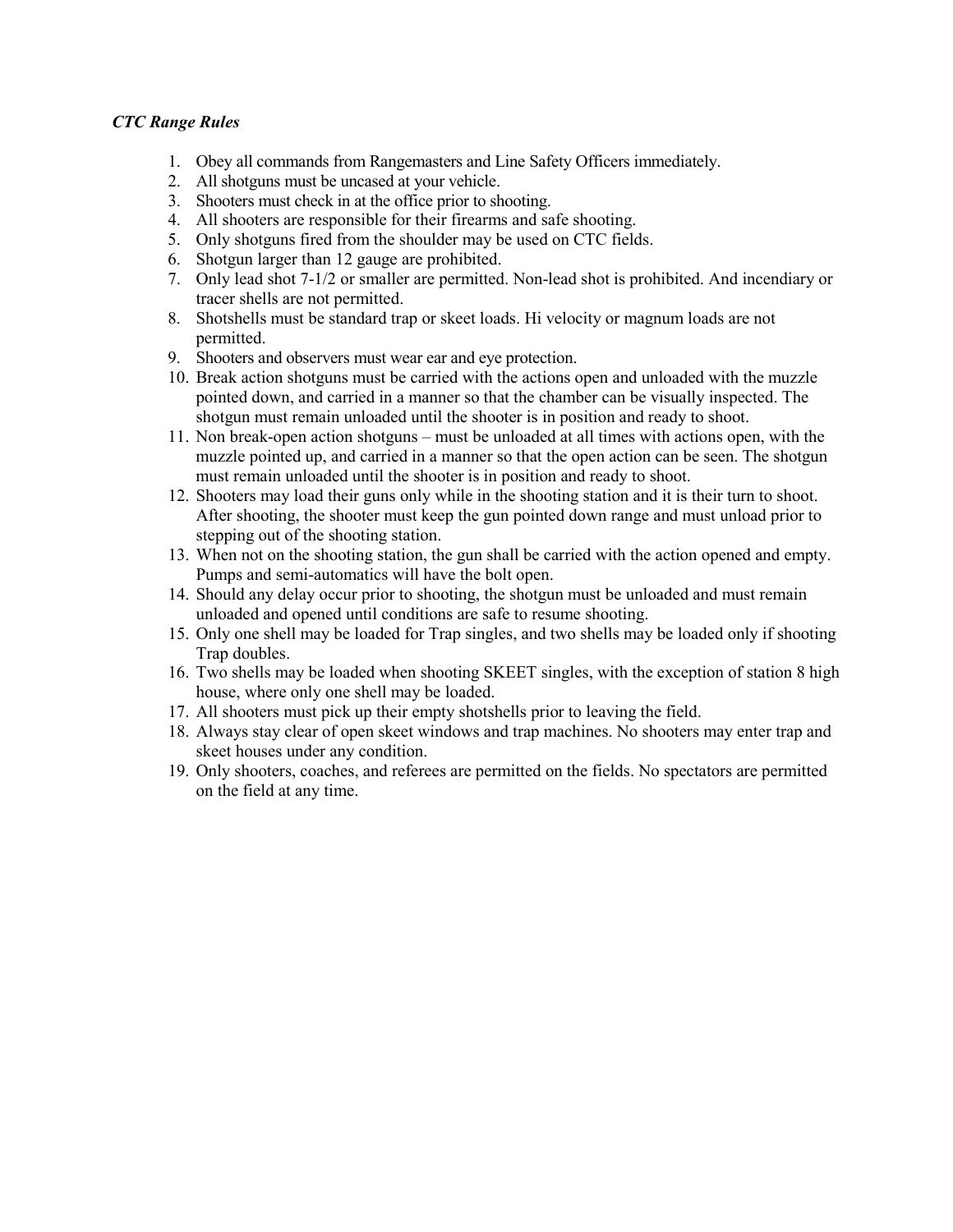### *Gun Handling Rules*

- 1. Treat every firearm as if it were loaded.
- 2. Always keep your firearm pointed in a safe direction.
- 3. Be sure of your target and beyond.
- 4. Always keep your finger off of the trigger until you are ready to fire.
- 5. Be sure your gun is safe and operational.
- 6. Know how to use your gun safely.
- 7. Use only the correct ammunition for your gun.
- 8. Never use alcohol or drugs before or during shooting.
- 9. Shooters need to monitor and store their own guns so they are not accessible to unauthorized shooters.
- 10. In the event of a misfire or weak report, firearms must be checked for barrel obstructions.

### *Range Administrative Rules*

- 1. All Shooters are required to pick-up all spent cases.
- 2. All youth under 16 years must be supervised by parent or responsible adult.
- 3. Shotgun shooting is restricted to the designated ranges.
- 4. Only shoulder fired shotguns maybe fired on the trap/skeet field.
- 5. Only clay target shooting is permitted on the trap/skeet field.
- 6. Driving off paved roads or parking lots is prohibited.
- 7. The range speed limit is as posted.
- 8. All trash must be placed in containers provided.
- 9. Glass containers are prohibited.
- 10. This facility is closed to the taking of wildlife.
- 11. All laws are enforced on this Range per Arizona Revised Statutes 13-1501. Violators will be prosecuted.

# *Field Etiquette Rules*

- 1. Be observant of others on the range.
- 2. Be courteous and demonstrate good sportsmanship at all times.
- 3. Shooters, coaches, and referees **ONLY** on the fields. No spectators on the field.
- 4. Quiet conversation is requested. Please move back to the Spectator Area to hold a normal/loud conversation.
- 5. Do not delay your squad -- Others are waiting to shoot.
- 6. Exercise due caution in picking up fired cases; retrieve only your own.
- 7. Offensive language will not be tolerated.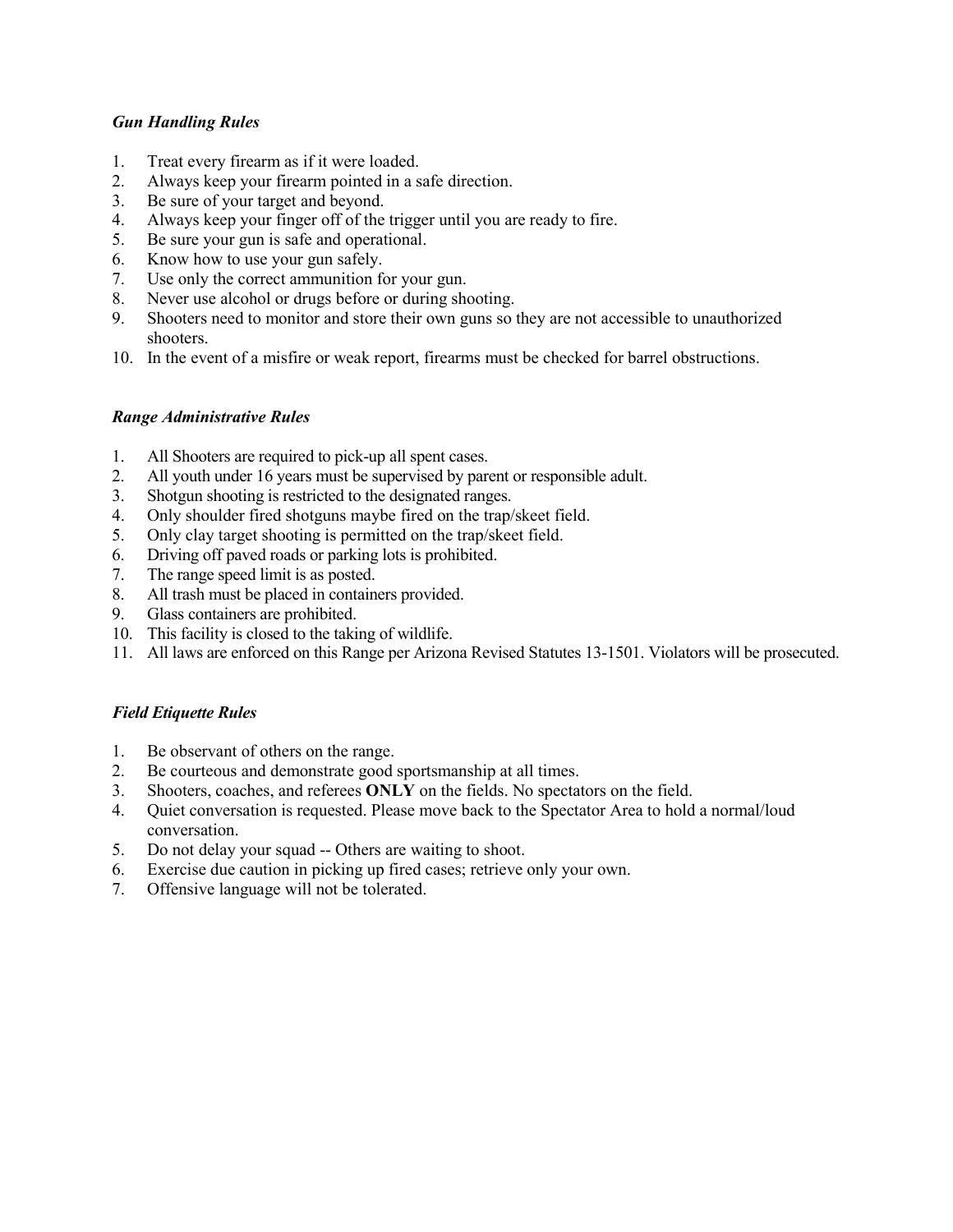#### **Ammunition Restrictions**

Permitted ammunition: Lead shot only 7-1/2 shot and smaller 12-gauge and smaller (12-ga, 16-ga, 20-ga, 28-ga, .410)

Prohibited ammunition includes: Non-lead shot (no 00 Buckshot) Shot larger than 7-1/2 Incendiary shells Tracer shells Loads greater than standard 2-3/4- inch target loads 3- inch magnum or larger.\* \*3" and 3 ½" shells may be shot at the patterning board only.

Shotshell loads must not exceed 1-1/8 ounces of shot, and velocity cannot exceed ATA, NSSA and NSCA standards. No shotguns larger than 12 gauge are allowed on the range.

### **Firearms Are Safe Under Any of the Following Conditions:**

**Break Action Shotguns** are considered safe when the action is open, chambers unloaded, the muzzle pointed down, and the receiver placed in such a manner that the empty chambers can be seen.

Transporting a Break Action Shotgun – the firearm should be carried, actions open with the muzzle pointing towards the ground.

**Non-Break Open Action Shotguns** are considered safe with action is open, chamber unloaded, the muzzle pointed up and the receiver placed in such a manner that the open and empty action can be seen from the front of the person.

Transporting a Non-Break Open Action Shotgun – the firearm must be carried with the action open and the muzzle pointing up.

#### *Children on the Range*

Children must be under constant adult supervision and control at all times. All non-shooters must remain behind the entry to any trap or skeet fields. Youth shooters under 16 years of age must be accompanied and supervised by an adult when shooting. Youth 16 years and under must have parental or guardian approval prior to shooting.